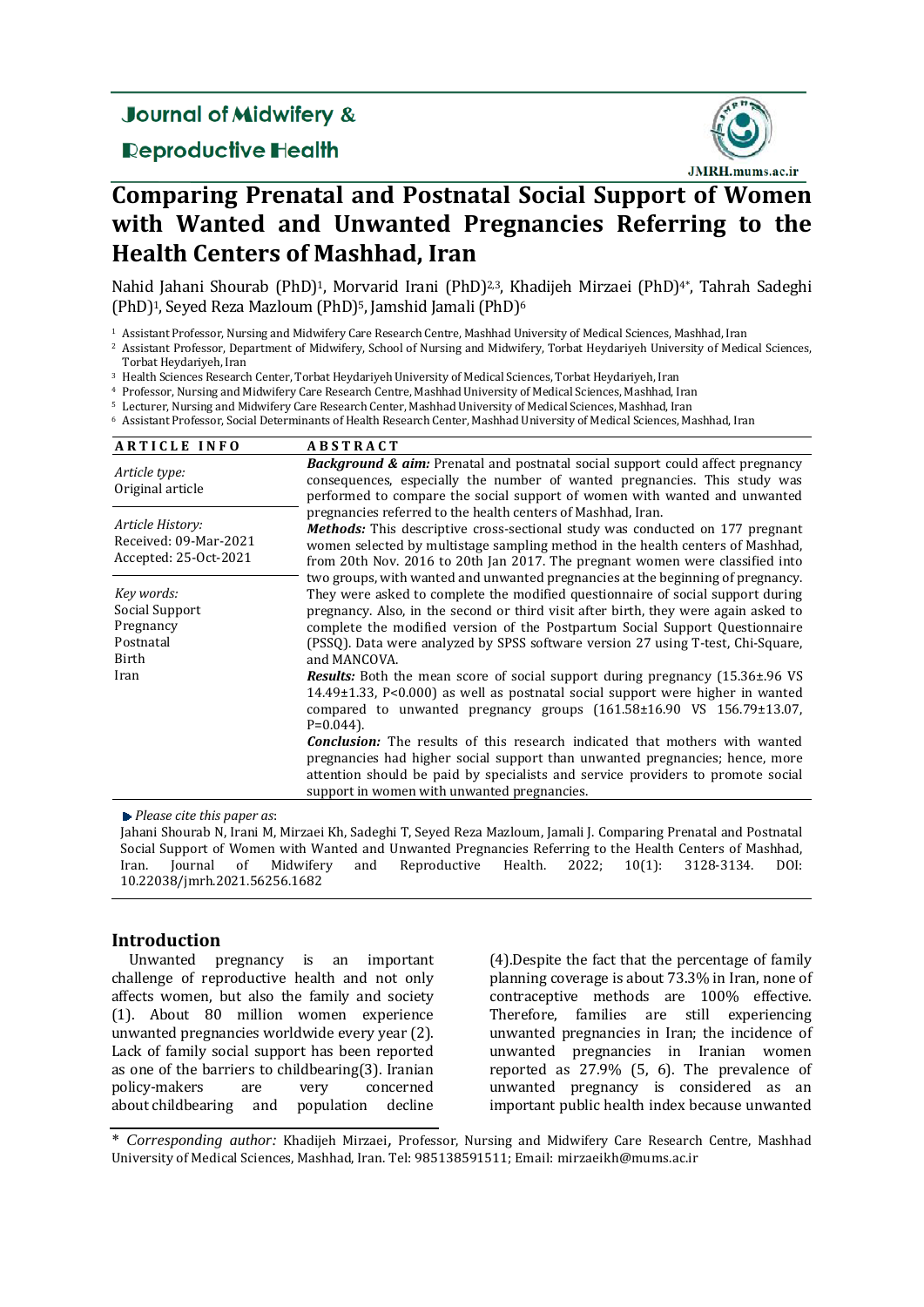Ī

pregnancy leads to a wide range of health, social and psychological complications  $(6, 7)$ .

The negative consequences of unwanted pregnancy can be attributed to illegal and unhealthy abortions that can increase the incidence of bleeding, infection, uterine rupture and even maternal death  $(8,9)$ . Other health effects of unwanted pregnancies include the lack of adequate care during pregnancy, low birth weight, infant prematurity, and increased mortality (9, 10). Studies indicated that unwanted pregnancies trigger negative and emotional reactions to pregnancy; women with unwanted pregnancy are subjected to severe stress and abortion due to the lack of physical. mental, and economic preparation for pregnancy  $(8, 11)$ . In general, women with unwanted pregnancies are at more risk of social stress, higher depression and lower life satisfaction than those with wanted pregnancies  $(12, 13)$ .

Social support is a psychosocial factor which facilitate the health behavior and affects the individual health (14). Social support by relatives plays an important role during prenatal and postnatal periods (15). Social support plays a protective role by reducing women's stress during pregnancy (16). Results of previous studies indicated that the lack of social support is an important risk factor for the postnatal depression, while strong social support is a protection against prenatal and postnatal depression (15, 17).

Despite a large number of studies on negative consequences of unwanted pregnancies  $(8, 11$ -13) and the impact of social support on the individuals' health status (14- 17), there is no study on the comparison of social support in women with wanted and unwanted pregnancies. Therefore, the present study was performed to compare the social support of women with wanted and unwanted pregnancies referred to the health centers of Mashhad In 2017.

#### **Materials and Methods**

In this descriptive cross-sectional study, the statistical population consisted of 177 pregnant women who met the inclusion criteria. After approval of the research and receiving the permission, the researcher referred to the selected urban health centers and performed sampling. From 20 November 2016 to 20 January 2017, one of the comprehensive urban

service centers was randomly selected from the 5 health centers in Mashhad (tossing a coin); each center was sampled according to the population of pregnant women by convenient sampling method.

The sample size was determined by a pilot study on 20 subjects in each group. Based on the mean and SD of subjective social support in the two groups in the pilot study, and using  $\alpha$ =0.05. and  $\beta$ =0.20, the sample size was estimated as 74 subjects in each group  $(x1=164.12 \pm 9.65)$ ,  $X2=159.57\pm9.85$ ).

$$
n = \frac{\left(z_{1-\frac{\alpha}{2}} + z_{1-\beta}\right)^2 \left(s_1^2 + s_2^2\right)}{(x_2 - x_1)^2}
$$

$$
\frac{(1.96+0.84)^2(9.65^2+9.58^2)}{(164.12-159.57)^2} = 74.14
$$

The inclusion criteria were: The Iranian nationality; pregnancy without any medical and midwifery complications under the control of medical centers, and no intention to migrate or move from the current house. The exclusion criteria were: The infants with abnormality or Apgar score  $\leq 7$ ; a disabled child, partial completing more than  $10\%$  of the questionnaires and no desire to participate in the study. To cover all urban areas, at least one urban health center with a maternal and neonatal health unit was randomly selected (draw) and the convenience non-probable sampling was performed from each health center according to a quota proportional of the population of pregnant women. They were classified into two groups: wanted and unwanted pregnancy. After explaining the research objectives, written consent was obtained based on their responses in the first trimester of pregnancy. They were then asked to answer to the demographic forms of social support for pregnant women, and also answer to the postnatal social support forms during one of the second or third postnatal care.

At first, 105 women were selected in each group (210 total), then 33 women excluded from the study. The reasons of exclusion were: low Apgar score (one in wanted pregnancy group), preterm labor (2 women), partial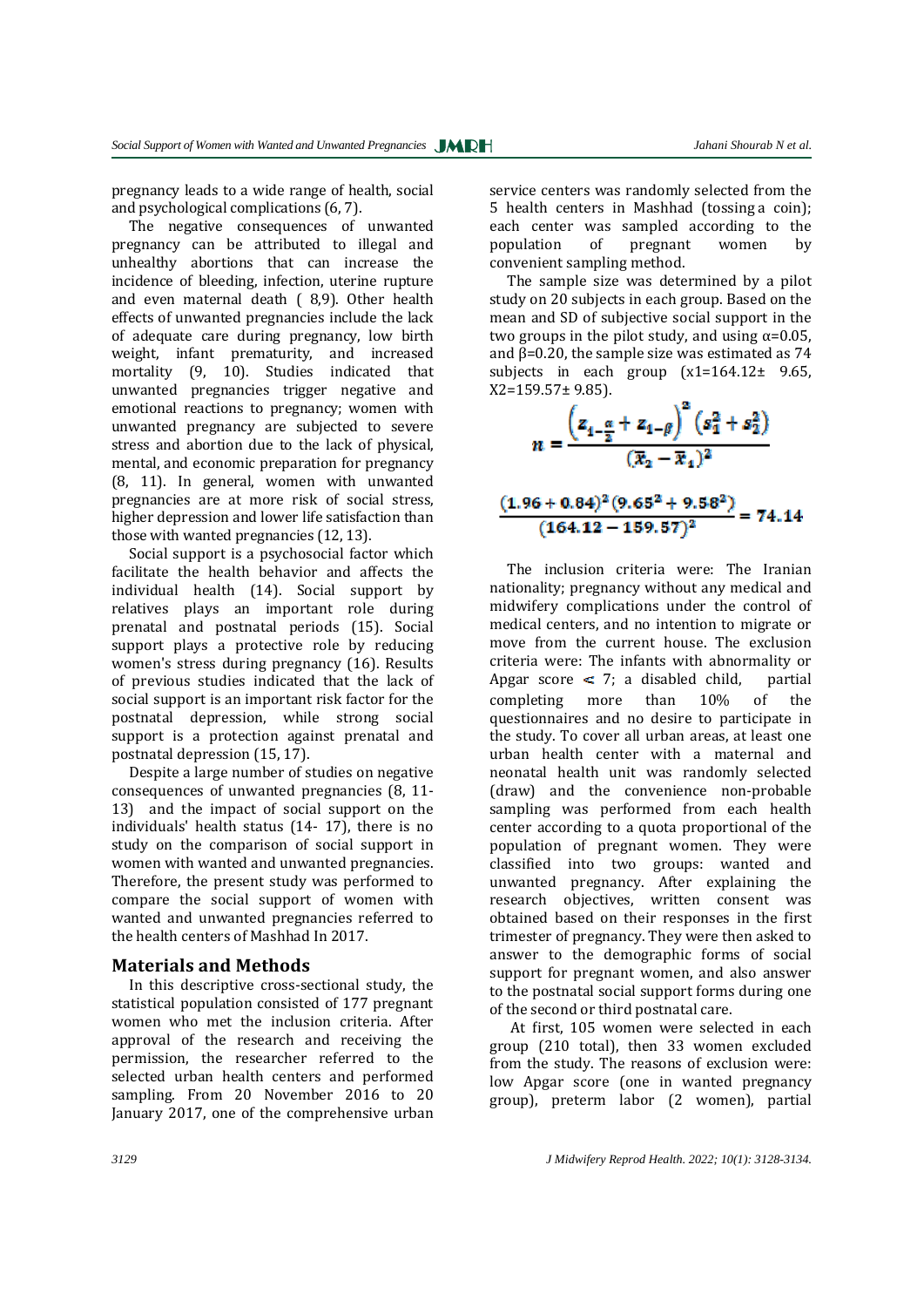completion of the questionnaires (18 women) in unwanted pregnancy group also 18 participants stated that their pregnancies were unwanted at first and then was not completely unwanted, therefore they were excluded from the analysis. Finally, analysis was performed on 177 samples. Data about social support during pregnancy was collected by modified Social Support questionnaire during pregnancy (MSDP). MSDP is derived from a 9-item social support questionnaire  $(2005)$   $(18)$ , and its content validity was confirmed by the judgment of a panel of ten experts in health reproductive.

Five items  $(1-4, 9)$  of MSDP are answered by yes  $(2 \text{ points})$  and no  $(1 \text{ point})$ , and item  $9 \text{ is}$ answered reversely. Other items were scored in 3-point Likert scale (5.How do you feel about the pregnancy? 6. How do your husband feel about the pregnancy?  $(Good=3, \qquad No$ difference=2, bad=1), When you felt nervous about the pregnancy, who helps you feel better? (Nothing=1, Husband=2, parents and husband= 3), what kind of community support do you have where you live? (Financial support and reduce working hours=3, working hours=2, Nothing=1). Total score of MSDP were 9-22. Higher scores indicate higher support. The reliability of the MSDP was assessed in 10 subjects by test-retest after two weeks $(r > 0.7, P < 0.05)$ 

Postpartum Social Support Questionnaire (PSSQ) has been developed by Hopkins and Campbell  $(2008)$  and it is a valid tool  $(19)$ . It includes 50 questions in four domains, husband/partner, parents, parents-in-law, other family or friends. 14 items are related to the husband, 11 items to the women's parental support, 11 items to the husband's parents (questions 1 to 11) and the last 14 items are related to support from friends and relatives (questions  $36-50$ ). The tool has been designed on a 5-point Likert scale  $(1=$  never to 5 =always). The scores are ranged from  $50-250$  with low support  $(≤83)$ , moderate support  $(84–166)$ , and high social support  $(>166)$ . In this study, content validity of PSSQ was determined by the content validity through surveys of ten experts in health reproductive; and its reliability was determined by the Cronbach's alpha  $(\alpha=0.7)$ .

The normality of the quantitative variables was investigated by using the Shapiro-Wilks test. A two sample t test was used to compare the means of the two groups. Chi square test was used to assess the relationship between quantitative variables. Multivariate regression assumptions were reviewed and confirmed. The multivariate normality of the residual multivariate regression was investigated using Shapiro-Wilk test. Box's test was used to evaluate the homogeneity of covariance matrices.  $P < 0.05$  was considered as significant. Statistical analysis was conducted using the SPSS software version 27 and R 4.2.

The Ethics Committee of Mashhad University of Medical Sciences (IR.MUMS.REC.1396.286) has approved this research. Information confidentiality was explained to the participants. 

#### **Results**

The mean age of women was  $29.91\pm6.07$  years in the wanted pregnancy group and  $28.06\,5.96$ years in the unwanted pregnancy group. Independent t-test showed significant difference between the mean age of the two groups (p<0.05). Demographic characteristics are presented in Table 1.

There was a significant difference between wanted and unwanted pregnancy groups in terms of social support for pregnant women using the independent t-test.  $(p<0.001)$ . Also, there was a significant difference between the two groups in terms of postnatal social support using the independent  $t$ -test  $(p<0.001)$  (Table 2).

As can be seen in Table 1, the age and family income were identified as confounder variables, the effect of age and family income was adjusted to compare different the dimensions of social support using multivariate analysis of variance (MANCOVA) test.

Table 3 and 4 showed the results of the MANCOVA analysis to compare the means of dimensions of social support by controlling age and family income before and after adjustment ( $p$  < 0.05). According to Table 4, there was a significant difference between the two groups in terms of husband's social support, but no significant difference was seen in terms of support from husband's parents, women's parents, and friends.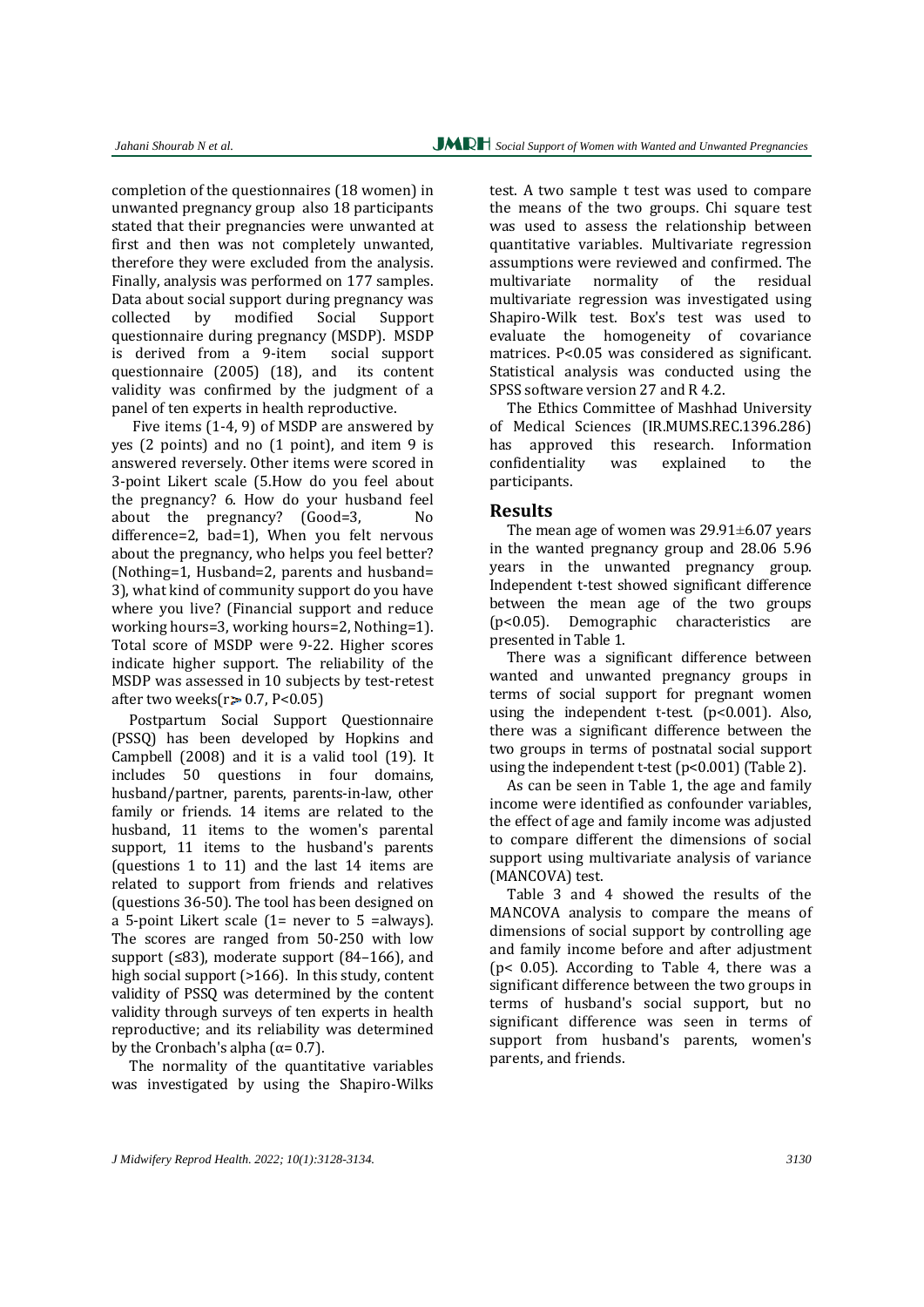Ī

| <b>Variable</b>                                                                   | <b>Wanted</b><br>pregnancy | <b>Unwanted</b><br>pregnancy | P-value       |
|-----------------------------------------------------------------------------------|----------------------------|------------------------------|---------------|
|                                                                                   | $(n=104)$                  | $(n=73)$                     |               |
| Age                                                                               | 28.06 ±5.95                | $29.91 \pm 6.07$             | $0.040*$      |
| <b>Duration of marriage</b>                                                       | $6.72 \pm 5.12$            | $7.69 \pm 5.72$              | $0.257*$      |
| <b>Number of deliveries</b>                                                       | $1.72 \pm .84$             | $1.85 + .94$                 | $0.313*$      |
| <b>Number of pregnancies</b>                                                      | $1.96 \pm 1.00$            | $2.01 \pm 1.25$              | $0.759*$      |
| number of children                                                                | $1.73 + .93$               | $1.75 + .95$                 | $0.848*$      |
| <b>Woman's education level</b>                                                    |                            |                              |               |
| <diploma< td=""><td>42(40.4)</td><td>35 (47.9)</td><td></td></diploma<>           | 42(40.4)                   | 35 (47.9)                    |               |
| diploma                                                                           | 32 (30.8)                  | 22(30.1)                     | $P = 0.681**$ |
| >diploma                                                                          | 30 (28.8)                  | 16 (22.0)                    |               |
| <b>Husband's education level</b>                                                  |                            |                              |               |
| <diploma< td=""><td>53 (52.0)</td><td>37 (50.7)</td><td></td></diploma<>          | 53 (52.0)                  | 37 (50.7)                    |               |
| diploma                                                                           | 26(25.5)                   | 21 (28.8)                    | $P = 0.942**$ |
| >diploma                                                                          | 23(25.5)                   | 15(20.5)                     |               |
| Job                                                                               |                            |                              |               |
| Employed                                                                          | 19 (18.3)                  | 9(12.3)                      | $P=0.286**$   |
| Housewife                                                                         | 85 (87.7)                  | 64(87.7)                     |               |
| <b>Family income</b>                                                              |                            |                              |               |
| <sufficiency< td=""><td>38 (38.4)</td><td>18 (24.65)</td><td></td></sufficiency<> | 38 (38.4)                  | 18 (24.65)                   |               |
| Sufficient                                                                        | 49 (49.5)                  | 37 (50.7)                    | $P = 0.044**$ |
| >sufficiency                                                                      | 12 (12.1)                  | 18 (24.65)                   |               |
| <b>Pregnancy leave</b>                                                            |                            |                              |               |
| Yes                                                                               | 4(13.3)                    | 15(65.2)                     | $P < 0.001**$ |
| N <sub>0</sub>                                                                    | 26 (86.7)                  | 8(34.8)                      |               |
| Job attitude                                                                      |                            |                              |               |
| Yes                                                                               | 21(70.0)                   | 14 (58.3)                    | $P = 0.372**$ |
| N <sub>0</sub>                                                                    | 9(30.0)                    | 10(41.7)                     |               |
| <b>Tendency to future</b>                                                         |                            |                              |               |
| pregnancy                                                                         |                            |                              |               |
| Yes                                                                               | 14(58.3)                   | 9(30.0)                      | $P < 0.001**$ |
| N <sub>o</sub>                                                                    | 15 (41.7)                  | 21(70.0)                     |               |

#### Table 1. Some of characteristics of pregnant women in this study

\*t-test \*\* Chi-Square

Table 2. Comparison of the mean score of social support during pregnancy in wanted and unwanted pregnancy groups

|                                   | Group                        |                                |              |
|-----------------------------------|------------------------------|--------------------------------|--------------|
| <b>Variable</b>                   | <b>Unwanted</b><br>pregnancy | Wanted<br>P-value<br>pregnancy |              |
|                                   | Mean $\pm$ SD                | Mean $\pm$ SD                  |              |
| social support during pregnancy   | 14.49±1.33                   | $15.36 \pm 0.96$               | $\leq 0.001$ |
| Total of postnatal social support | 156.79±13.07                 | 161.58±16.90                   | 0.044        |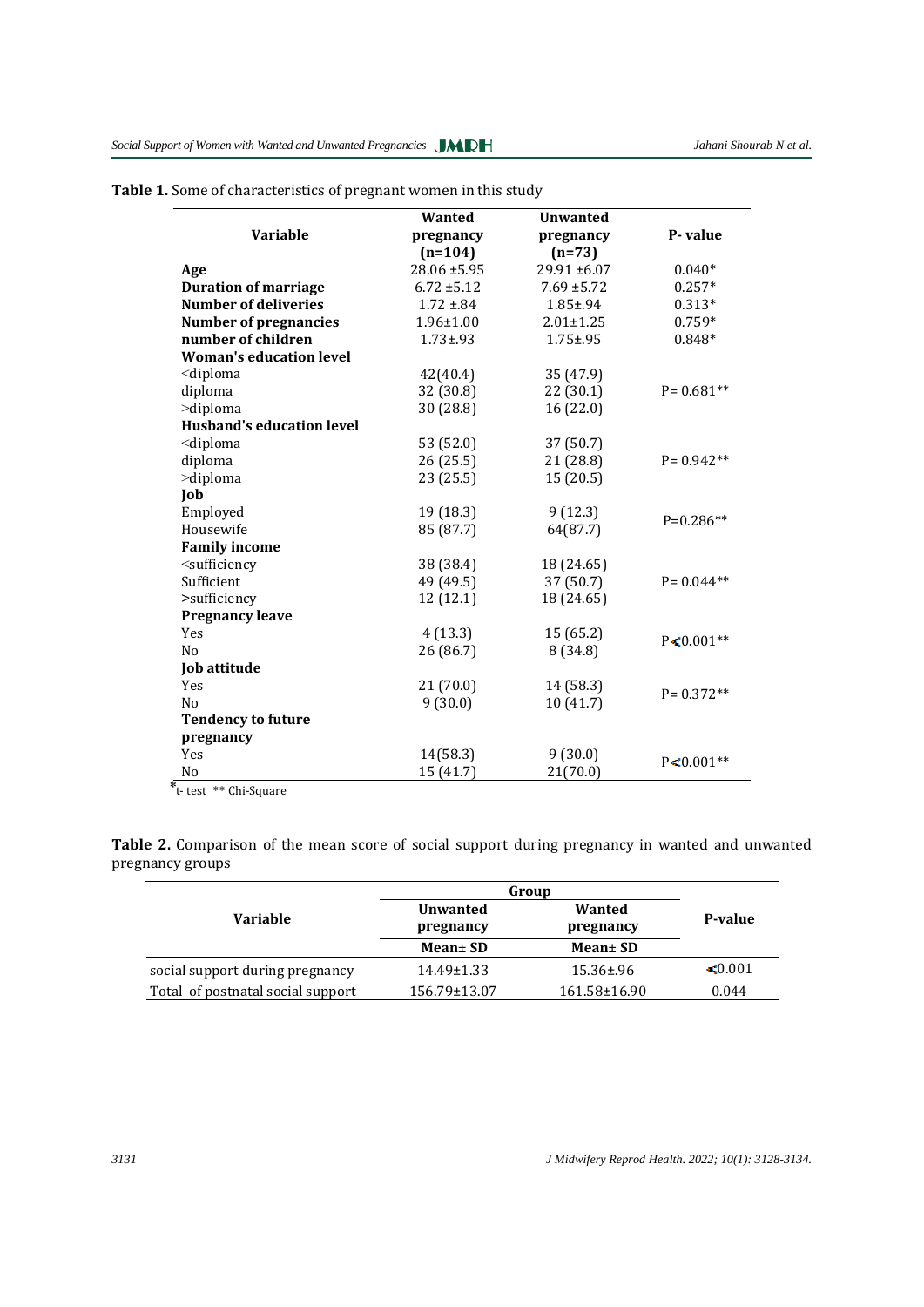|                         | Group            |                  |           |
|-------------------------|------------------|------------------|-----------|
|                         | <b>Unwanted</b>  | Wanted           | P-value   |
| <b>Domains of PSSD</b>  | pregnancy        | pregnancy        |           |
|                         | Mean $\pm$ SD    | $Mean \pm SD$    |           |
|                         | $(n=104)$        | $(n=73)$         |           |
| Husband                 | $45.52 \pm 5.14$ | $41.20 \pm 3.81$ | $< 0.05*$ |
| parents                 | $45.50 \pm 8.39$ | $44.50 \pm 7.18$ | 0.615     |
| parents-in-law          | 32.96±7.07       | 33.20±8.21       | 0.833     |
| other family or friends | 37.98±7.01       | 37.87±6.02       | 0.918     |

**Table 3.** Comparison of mean social support after childbirth in wanted and unwanted pregnancy groups (before adjustment)

#### **Discussion**

The present study aimed to determine and compare the social support of women with wanted and unwanted pregnancies referring to the health centers of Mashhad. The research results indicated that mothers with wanted pregnancies had higher social support than those with unwanted pregnancies; and the rates of prenatal and postnatal social support were lower in women with unwanted pregnancies. There was no study on the examination of social support in women with wanted and unwanted pregnancies. The results of the study by Chaaya et al. (2002) indicated that the relatives' prenatal and postnatal social support was significantly important for women. In fact, the attention and support by relatives, especially husbands of pregnant women provides hope and desire for them and give more time to relax and compare their experiences with other women and enjoy this experience. This support attracts the mothers' attention to positive aspects of childbirth and decreases the possible influence of hormonal and biological changes on their mental status (15).

The findings of the present study also indicated that there was a significant relationship between spousal support and wanted or unwanted pregnancy; and the husbands' social support was lower in unwanted pregnancy. This result was consistent with the results reported by other studies  $(12, 12)$ 13). In the present study, in terms of support by women's and husbands' parents and friends, there was no statistical significant difference between wanted and unwanted pregnancy groups probably due to the couples' opinion on the wanted or unwanted pregnancies; this issue had no impact on the support by their parents

and friends after labor because studies indicated that friends and other family members supported couples during pregnancy and after childbirth, regardless of they had wanted or unwanted pregnancies (20).

The husband's support was also the most important factor in emotional recovery after childbirth according to the study by Jahani et al.  $(2019)$   $(21)$ . Results of the studies by other researchers also indicated that the prenatal and postnatal social support was a protective factor for maternal depression; and the social support predicted maternal depression during pregnancy and postpartum (17, 22). Results of other studies also indicated that low husband's support during pregnancy and low perceived social support by mothers were the predictors of postpartum depression  $(23, 24)$ . Results of the study by Moshki  $(2015)$  on social support and pregnancy depression also indicated that pregnant mothers, who had high social support, were less likely to experience depression during pregnancy  $(25)$ . Furthermore, Chen et al  $(2013)$ found that there was a positive correlation between social support and postpartum depression; depression level decreased by increasing the social support score (26).

The researchers believed that social support increases self‐esteem and decreases the negative effects of stress. People with higher social support and lower interpersonal conflict are more resistant in dealing with stressful life events and have lower signs of depression and mental turmoil. Social support also leads to higher self-confidence that raises the individual resistance to negative effects of stressful factors. On the other hand, social support plays an important role in maintaining health by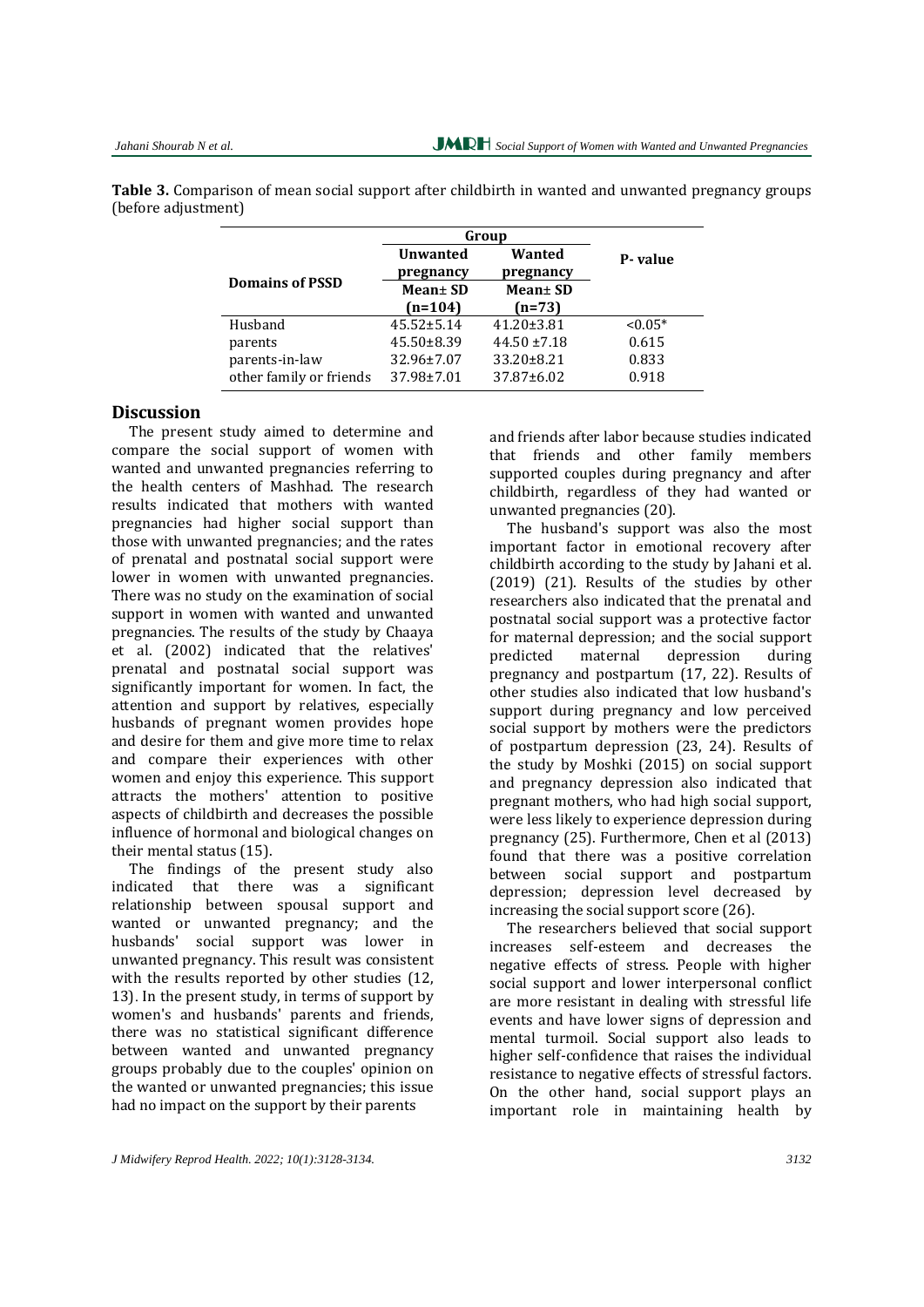Ī

protecting and reducing harmful effects of stressful events (27,28). Results of other studies indicated that women with unwanted pregnancies are more prone to negative psychological and social consequences  $(6, 7)$ and postpartum depression. Dibaba et al. (2013) stated that the higher social support in such women may decrease their depression (6). Therefore, it is necessary to identify the pregnancy intention in women (wanted or unwanted) and determine their social support rates received during pregnancy visits to provide appropriate counseling and improve their prenatal mental health.

The findings of the present study also indicated that rate of prenatal-postnatal social support was associated with income level, number of pregnancies, number of childbirths, and tendency to future pregnancy. Therefore, if there was a tendency to future pregnancy, low number of childbirth and pregnancy according to their views, and thus the pregnancy was wanted, the husbands provided more support of women during pregnancy. These results were consistent with the findings of the research by Kuhnt and Trappe  $(2016)$   $(22)$ .

Like other studies on this field, the present study had some limitations that should be considered. One of them was its limited implementation among urban women population. Widespread studies, which cover both rural and urban female populations, can provide different results because the rate of social support from relatives and husbands in cities are different from rural and small societies. 

#### **Conclusion**

Mothers with wanted pregnancies had higher social support than those with unwanted pregnancies. Prenatal and postnatal social support was lower in women with unwanted pregnancies. Social support can be considered as an effective factor in promoting childbearing by health policy makers and helped increase women's support during pregnancy by educating their husband and family.

#### **Acknowledgment**

This article is part of a research project with code of 950760. The authors would like to thank all the participants in this study.

#### **Conflicts of interest**

Authors declared no conflicts of interest.

#### **References**

- 1. Glasier A, Gülmezoglu AM, Schmid GP, Moreno CG, Van Look PF. Sexual and reproductive health: a matter of life and death. The Lancet. 2006; 368(9547): 1595‐1607.
- 2. Mohamed EA-EB, Hamed AF, Yousef FM, Ahmed EA. Prevalence, determinants, and outcomes of unintended pregnancy in Sohag district, Egypt. Journal of the Egyptian Public Health Association. 2019; 94(1): 14.
- 3. Mirabi S, Mirzaei H, Hassani Darmian GR. A Phenomenological Study on Married Women Awareness of Childbearing. Journal of Applied Sociology. 2020; 31(3): 1-20.
- 4. Karamouzian M, Sharifi H, Haghdoost AA. Iran's shift in family planning policies: concerns and challenges. International journal of health policy and management. 2014; 3(5): 231.
- 5. Jalali R, Mohammadi M, Vaisi-Raygani A, Ghobadi A, Salari N. Prevalence of unwanted pregnancy in Iranian women: a systematic review and metaanalysis. Reproductive health.  $2019$ ;  $16(1)$ :  $1-8$ .
- 6. Dibaba Y, Fantahun M, Hindin MJ. The association of unwanted pregnancy and social support with depressive symptoms in pregnancy: evidence from rural Southwestern Ethiopia. BMC pregnancy and childbirth.  $2013$ ;  $13(1)$ : 135.
- 7. Pinto e Silva JL. Pregnancy during adolescence: Wanted vs. unwanted. International Journal of Gynecology & Obstetrics. 1998; 63: S151-S6.
- 8. Nourizadeh R, Mohammadi E, Simbar M. Women's coping with an unplanned pregnancy. 2015; 14(1): 73‐84.
- 9. Taft AJ, Shankar M, Black KI, Mazza D, Hussainy S, Lucke JC. Unintended and unwanted pregnancy in Australia: a cross-sectional, national random telephone survey of prevalence and outcomes. Medical Journal of Australia. 2018; 209(9): 407-408.
- 10. Mohllajee AP, Curtis KM, Morrow B, Marchbanks PA. Pregnancy intention and its relationship to birth and maternal outcomes. Obstetrics & Gynecology. 2007; 109(3): 678-686.
- 11. Mortezavi F, Damghanian M, Mottaghi Z, Shariati M. Women's experiences of unwanted pregnancy. 2012; 15(6): 492‐503.
- 12. Gipson JD, Koenig MA, Hindin MJ. The effects of unintended pregnancy on infant, child, and parental health: a review of the literature. Studies in family planning. 2008; 39(1): 18-38.
- 13. Hardee K, Eggleston E, Wong EL, Hull TH. Unintended pregnancy and women's psychological well-being in Indonesia. Journal of biosocial Science. 2004; 36(5): 617-626.

*3133 J Midwifery Reprod Health. 2022; 10(1): 3128-3134.*